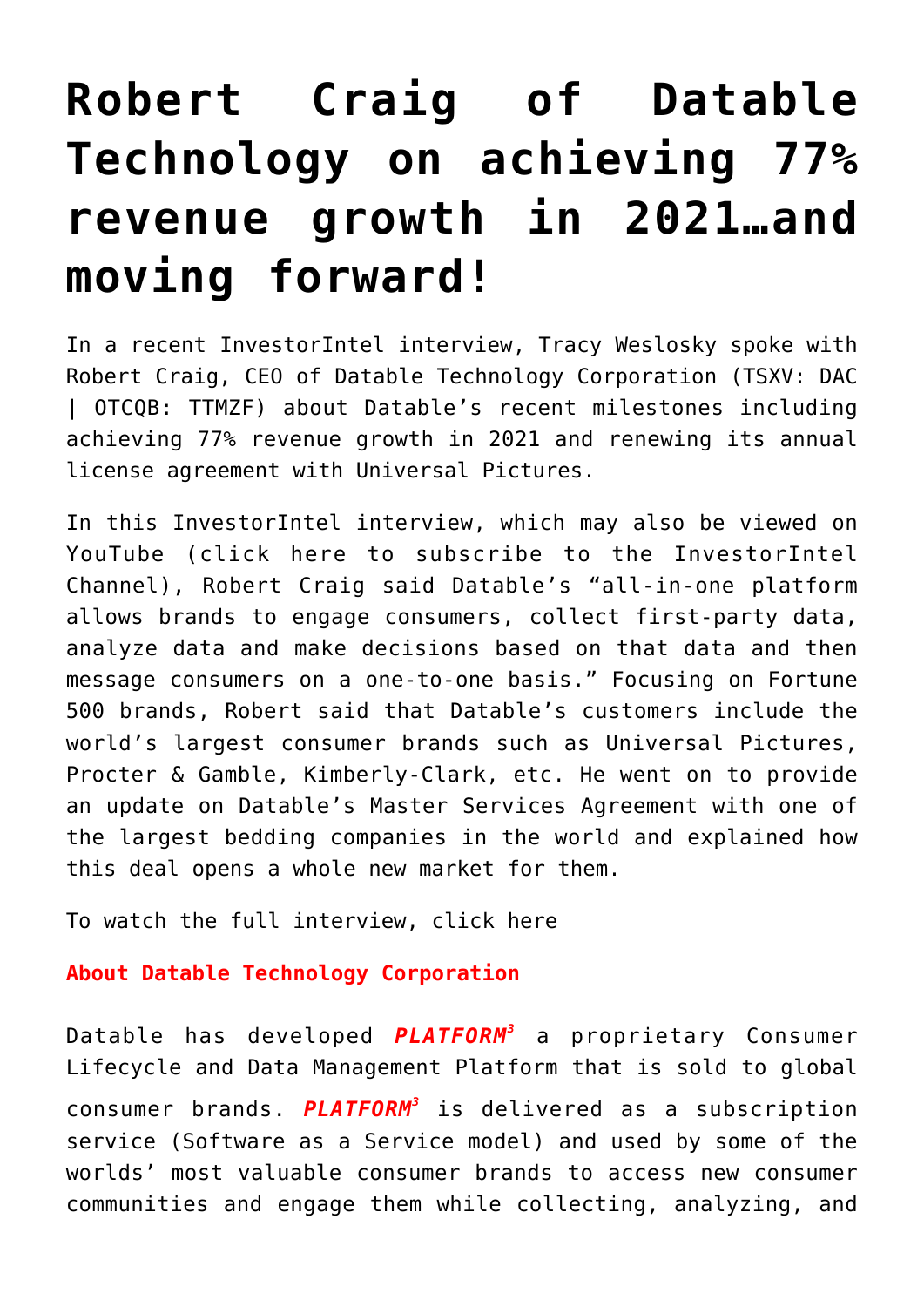managing their first-party data. *PLATFORM<sup>3</sup>* incorporates proprietary technology to monetize the consumer data, including demographics and purchasing behaviour, by sending consumers targeted offers by email and text messages.

To learn more about Datable Technology Corporation, [click here](https://www.datablecorp.com/)

*Disclaimer: Datable Technology Corporation is an advertorial member of InvestorIntel Corp.*

This interview, which was produced by InvestorIntel Corp., (IIC), does not contain, nor does it purport to contain, a summary of all the material information concerning the "Company" being interviewed. IIC offers no representations or warranties that any of the information contained in this interview is accurate or complete.

This presentation may contain "forward-looking statements" within the meaning of applicable Canadian securities legislation. Forward-looking statements are based on the opinions and assumptions of the management of the Company as of the date made. They are inherently susceptible to uncertainty and other factors that could cause actual events/results to differ materially from these forward-looking statements. Additional risks and uncertainties, including those that the Company does not know about now or that it currently deems immaterial, may also adversely affect the Company's business or any investment therein.

Any projections given are principally intended for use as objectives and are not intended, and should not be taken, as assurances that the projected results will be obtained by the Company. The assumptions used may not prove to be accurate and a potential decline in the Company's financial condition or results of operations may negatively impact the value of its securities. Prospective investors are urged to review the Company's profile on [Sedar.com](http://www.sedar.com/) and to carry out independent investigations in order to determine their interest in